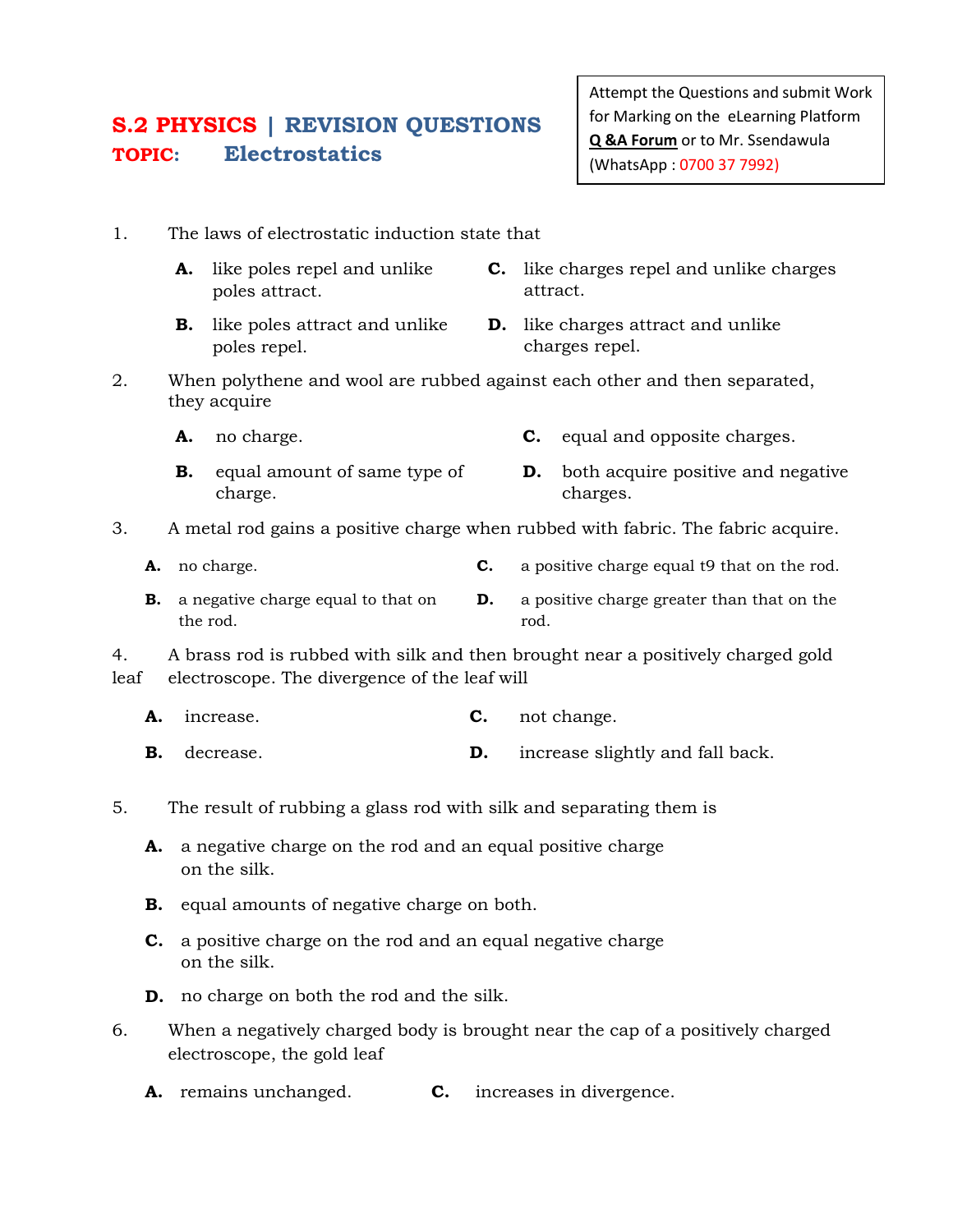- **B.** decreases in divergence. **D.** gains a positive charge.
- 7. It is easier to charge insulators than conductors because
	- **A.** the insulators don't allow the charge to flow away but the conductors allow it to flow away.
	- **B.** the conductors retain the charge by conduction but the insulators release it to the atmosphere.
	- **C.** it is impossible to charge conductors under any condition.
	- **D.** insulators just receive the charge from the atmosphere without being rubbed.

8. When a rod is brought close to the cap of a negatively charged gold leaf electroscope and its leaf diverges, it shows that the rod is

- **A.** negatively charged. **C.** neutral.
- **B.** positively charged. **D.** partially charged.

9. When a charged body is brought near a cap of a negatively charged gold leaf electroscope, the

- **A.** divergence of the leaf does not change
- **B.** leaf falls ifthe body is negatively charged.
- **C.** leaf diverges if the body is positively charged.
- **D.** leaf diverges if the body is negatively charged.
- 10. Which one of the following materials can be electrified by friction?
	- **A.** Plastic pen. **C.** Copper rod.
	- **B.** Silver rod. **D.** Wet wood.
- 11. The leaf of a charged electroscope gradually collapses with time due to

| А.           | leakage to the surroundings |    | pressure variation in the<br>surroundings |
|--------------|-----------------------------|----|-------------------------------------------|
| $\mathbf{B}$ | surrounding magnetic field  | D. | similar charges from the<br>surroundings  |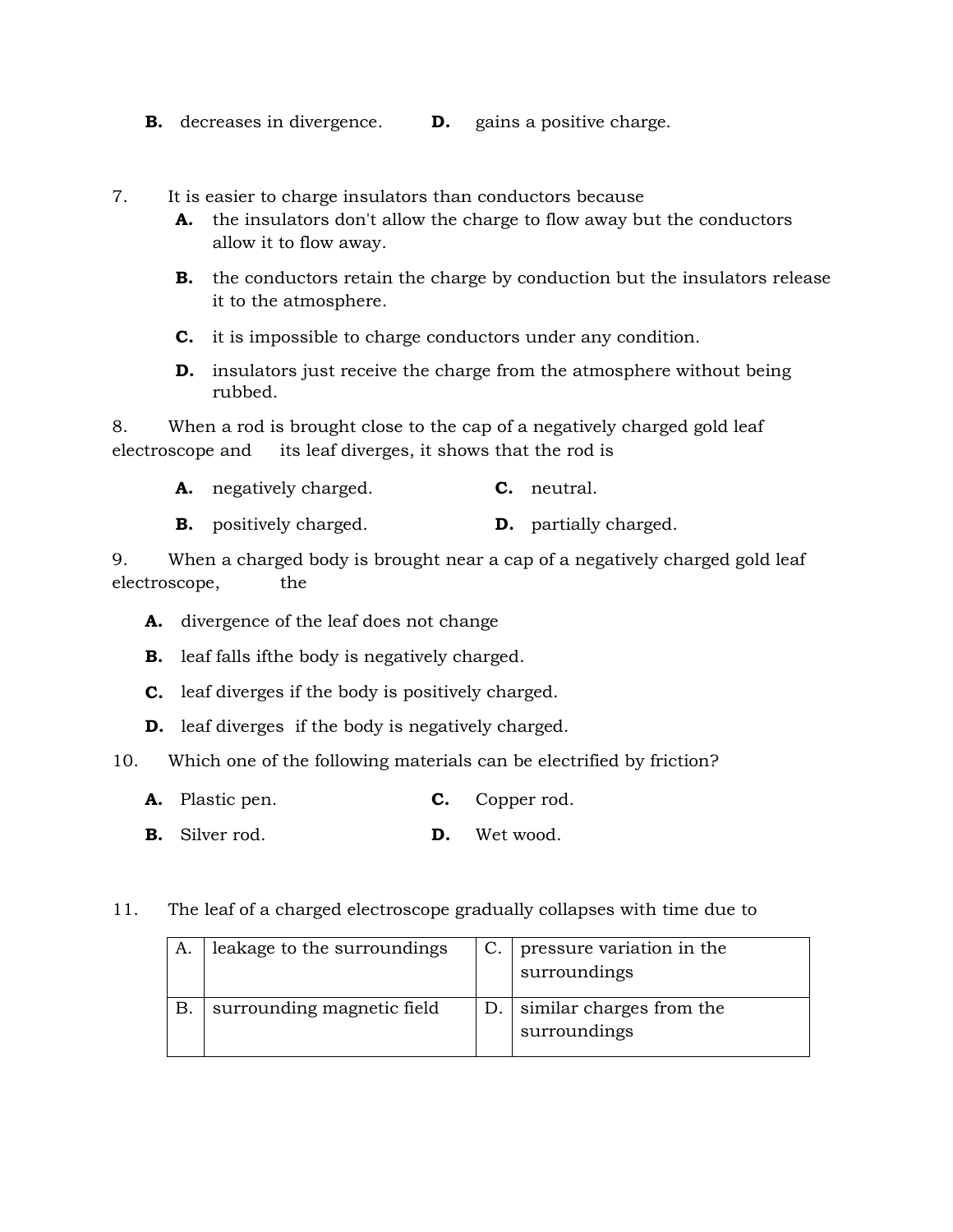12. When a plastic rod is brought near a charged electroscope, the gold leaf is seen<br>to diverge more. The possible charge on the rod and the electroscope are. to diverge more. The possible charge on the rod and the electroscope are.

| Electroscope Plastic rod |           | Electroscope        | <b>Plastic rod</b> |
|--------------------------|-----------|---------------------|--------------------|
| <b>A.</b> positive.      | negative. | <b>C.</b> negative. | negative.          |
| <b>B.</b> negative.      | positive. | <b>D.</b> positive. | uncharged.         |

- 13. A body can only be confirmed to be electrically charged when
	- **A.** another charged body attracts it.
	- **B.** it does not affect the leaf of a charged electroscope.
	- **C.** it is repelled by another charged body.
	- **D.** it is found to have less protons than electrons.

14. Which of the following shows a correct electric field pattern due to two charges?



15. If a body gains electrons, it becomes;

- A. an atom
- B. positively charged
- C. an isotope
- D. negatively charged

16. It is recommended that buildings should have earthed conductors in order to negatively charged should earthed conductors

- A. reduce heat intensity on hot days.
- A. reduce heat intensity on hot days.<br>B. remove excess electrons from the building.
- C stabilise the current electricity to the building.
- D provide more charges to electric appliances in the building.

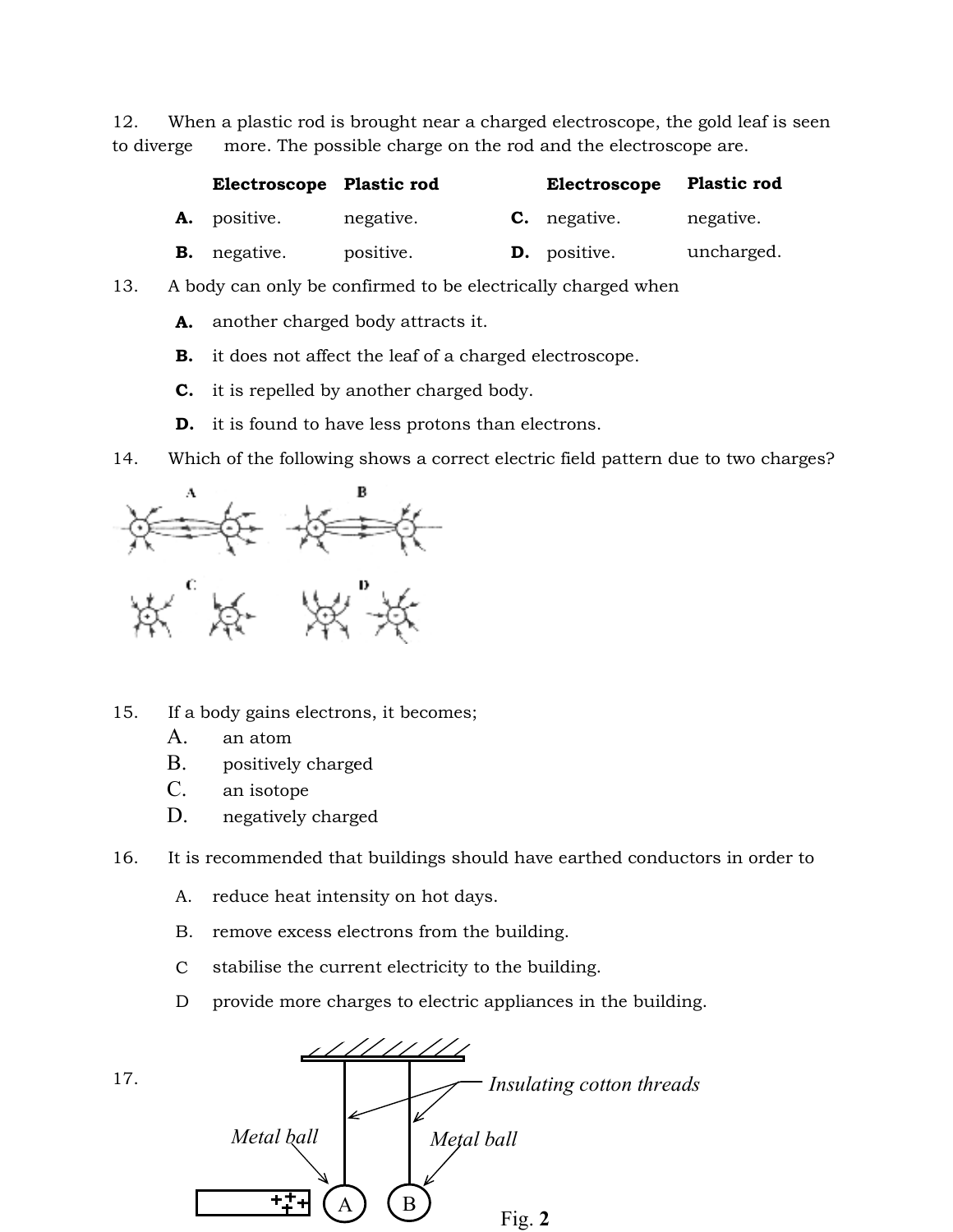The diagram in figure **2** shows two metal balls A and B suspended an insulating cotton threads. State what is observed when a positively charged rod is brought close to A.

- A. The metal balls A and B move towards each other.
- B. A moves towards the rod which B moves away from the rod.
- C. A moves towards the rod and B moves towards A.
- D. A is attracted towards the rod but B is not affected.
- 18. When an uncharged conductor is brought near the cap of a positively charged electroscope, the gold leaf
	- A. gains a positive charge
	- B. increases the divergence
	- C. decreases in divergence
	- D. remains uncharged

19. Why does a changed electroscope lose its charge when a flame is brought near its cap?

- A. Point action takes place at the cap
- B. The flame blows the charges off the cap
- C. Charges of the opposite sign from the flame are attracted to the cap.
- D. The flame ionizes nearby air molecules and those of opposite sign are attracted on the cap.

## **ESSAY.**

- 1. (i) state the law of electrostatics.
	- (ii) Explain how the nature of charge on a body may be determined using a gold leaf electroscope.
- 2. A gold leaf electroscope is positively charged. State what happens when each of the following is brought near the cap:
	- (a) a neutral metal,
	- (b) a positively charged body.
- 3. A negatively charged cloud passes over a building with a lightning conductor during a thunderstorm. Explain how the building is protected against lightning. (4 marks)